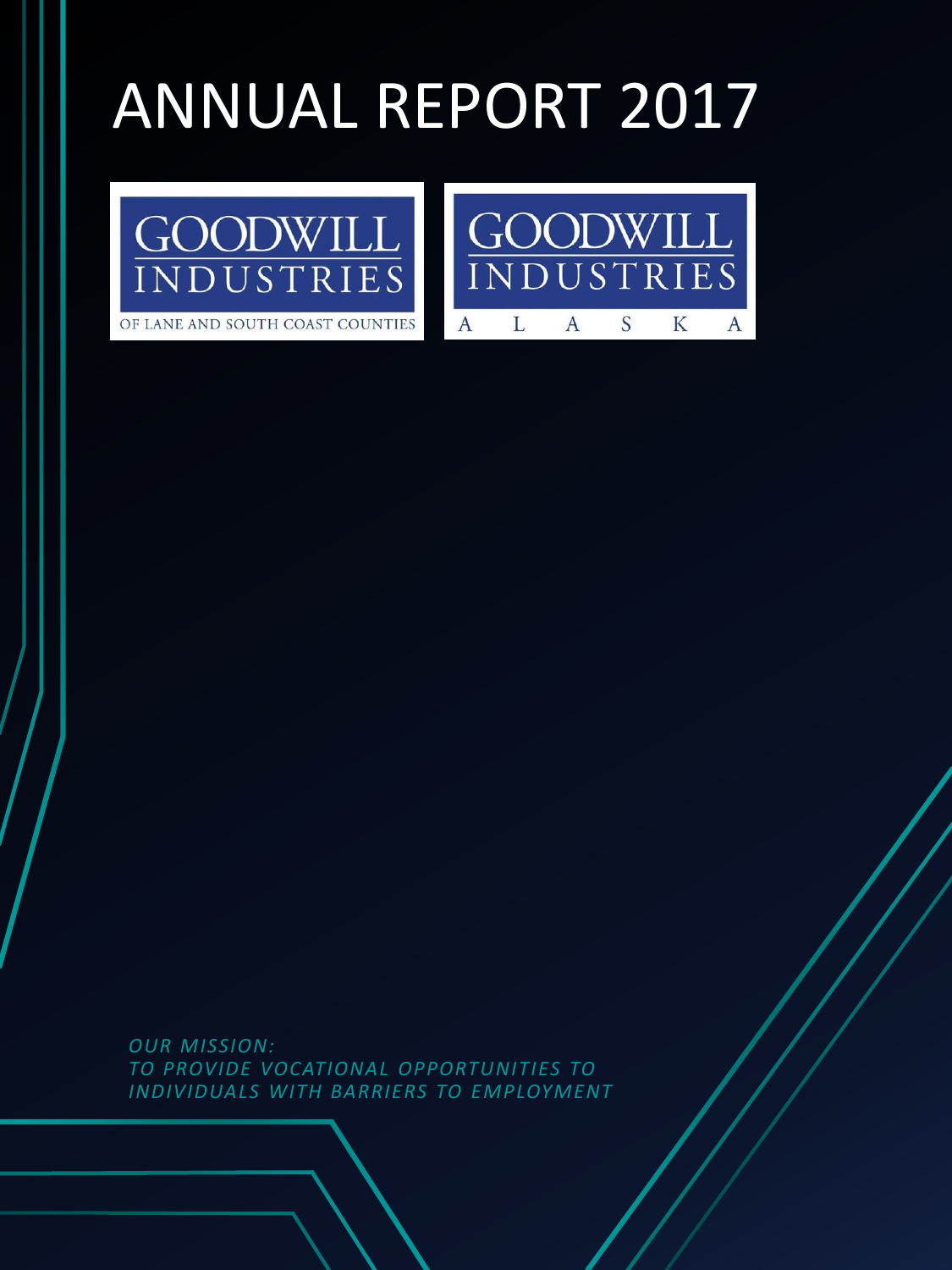## *SERVICES*





#### **People Served Served Served Served**

Open to the public, Job Connections is a job search and referral program **5,396** designed to help participants find a job in the community that fits their needs and abilities.

Programs offered within Job Connections include the following Supplemental Nutrition Assistance Programs (SNAP):

| • SNAP Employment and Training | 1,765 |
|--------------------------------|-------|
| • SNAP Outreach                | 1,061 |

**GOODWILL RETAIL TRAINING CENTERS**

Goodwill's Retail Training Centers provide opportunities for individual's to gain skills and learn more about work in an integrated and competitive environment.

| <b>DHS Self Sufficiency Supported Work</b><br>Lane County<br>п<br><b>Coos and Curry Counties</b><br>О | Individuals gain positive work experience in a supportive environment.                                                                                | 156<br>35 | 191 |
|-------------------------------------------------------------------------------------------------------|-------------------------------------------------------------------------------------------------------------------------------------------------------|-----------|-----|
| <b>Vocational Rehabilitation Services</b><br>work adjustment to individuals.                          | Offers job development, job preparation, retention, assessment and                                                                                    |           | 127 |
| I/DD Employment & Training<br>and become more successful in a community job.                          | Provides integrated, paid, on-the-job training and classroom activities<br>designed to assist individuals with developmental disabilities gain skills |           | 124 |
| <b>Prosperity Program</b>                                                                             | Provides financial wellness planning, banking and higher education assistance.                                                                        |           | 131 |
| <b>Other Services</b><br>Volunteer, Internships, Tax Aide through AARP.                               |                                                                                                                                                       |           | 821 |

## **TOTAL NUMBER SERVED 6,790**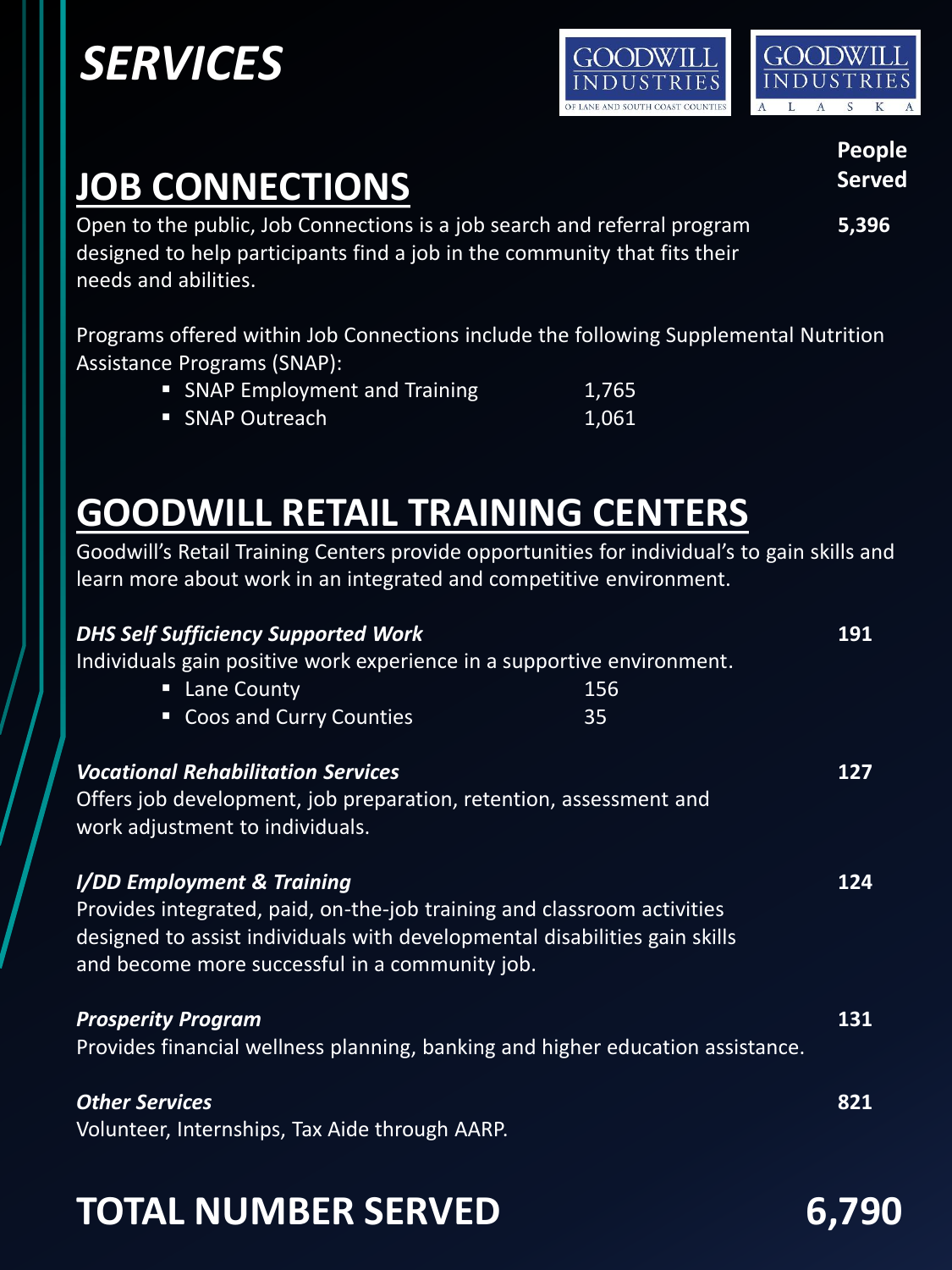## *SERVICES*





### **People Served**

| Unemployed/Dislocated Worker                | 4,165 |
|---------------------------------------------|-------|
| <b>Welfare Recipient</b>                    | 1,952 |
| Offenders/Ex-Offenders                      | 1,555 |
| Working Poor/Incumbent Worker/Underemployed | 1,539 |
| <b>Homeless</b>                             | 1,352 |
| <b>Other Disadvantaging Condition</b>       | 933   |
| Older Workers                               | 812   |
| Lack of GED/High School Equivalency         | 671   |
| Unknown or Unreported Barrier               | 526   |
| <b>Other Physical Disability</b>            | 391   |
| Psychiatric and/or Emotional Disability     | 385   |
| At-Risk Youth                               | 207   |
| <b>Other Disabling Condition</b>            | 152   |
| <b>Learning Disability</b>                  | 151   |
| <b>Neurological Disability</b>              | 114   |
| Developmental Disability                    | 108   |
| <b>Chemical Disability</b>                  | 101   |
| <b>Non-English Speaking</b>                 | 70    |
| <b>Lack of Literacy</b>                     | 61    |
| Autism                                      | 40    |
| Deafness or Other Hearing Impairment        | 29    |
| <b>Blindness or Other Visual Impairment</b> | 24    |

\**An individual may be included in one or more of the above categories.*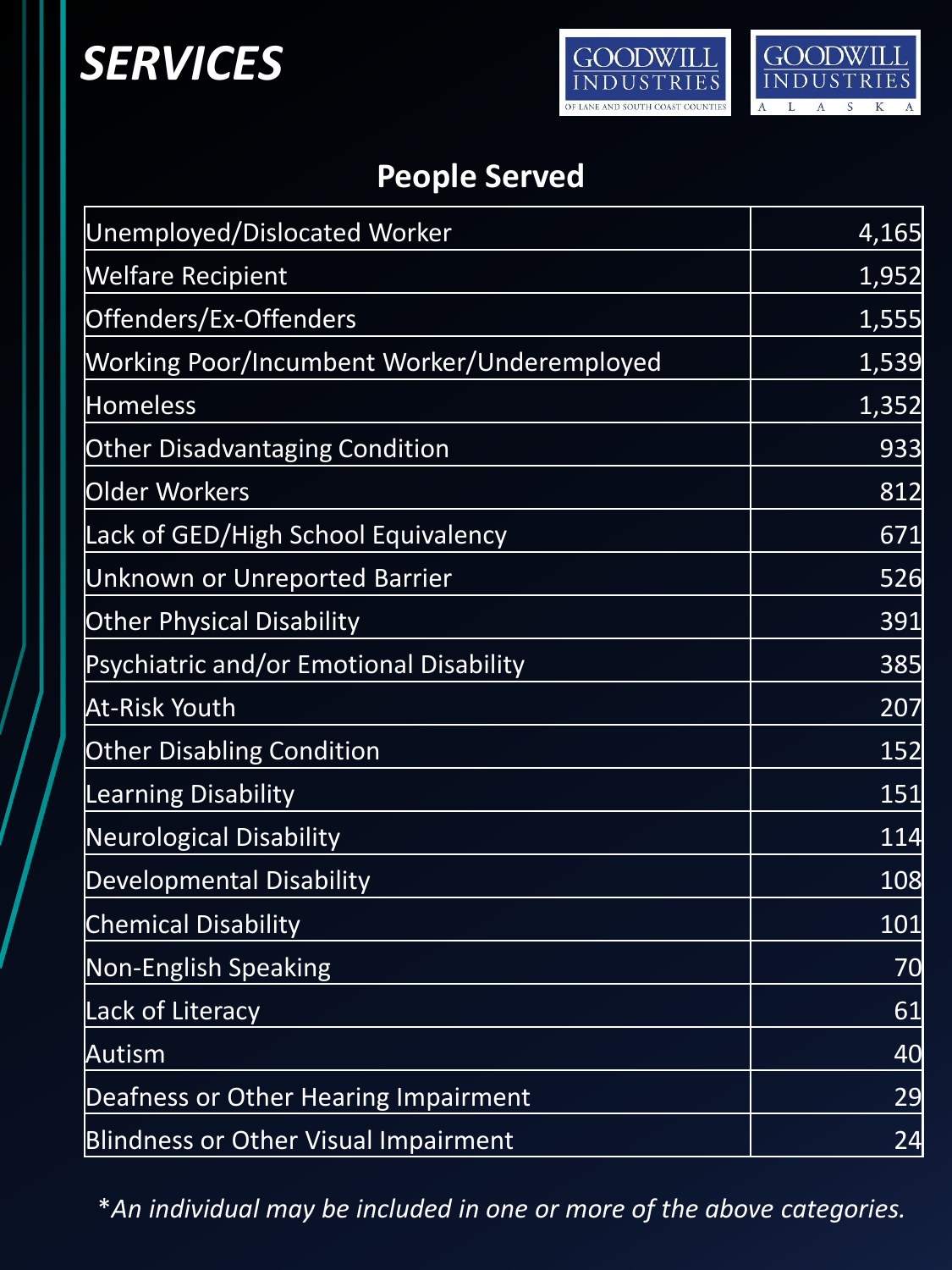## *FINANCIALS*





| <b>What Our Community Provided to Goodwill</b>         |              |
|--------------------------------------------------------|--------------|
| <b>Community Training Sales</b>                        | \$21,296,029 |
| <b>Donated Goods Inventory</b>                         | \$6,607,128  |
| <b>Vocational Services</b>                             | \$1,710,250  |
| Other Income                                           | \$649,076    |
| <b>Fundraising</b>                                     | \$176,797    |
| <b>TOTAL</b>                                           | \$30,439,280 |
| <b>What Goodwill Returned to Our Community</b>         |              |
| Wages                                                  | \$11,037,345 |
| <b>Payroll Taxes and Benefits</b>                      | \$2,409,071  |
| <b>TOTAL Payroll Expenses</b>                          | \$13,446,416 |
| <b>Business Development</b>                            | \$37,124     |
| Occupancy (rent, utilities, insurance, interest, etc.) | \$2,558,803  |
| Investment in New Facilities and Equipment             | \$2,597,519  |
| <b>Other Expenses</b>                                  | \$2,237,258  |
| <b>Supplies and Services</b>                           | \$8,198,755  |
| Telephone & Postage                                    | \$580,084    |
| <b>Debt Service</b>                                    | \$783,321    |
| <b>TOTAL</b>                                           | \$30,439,280 |